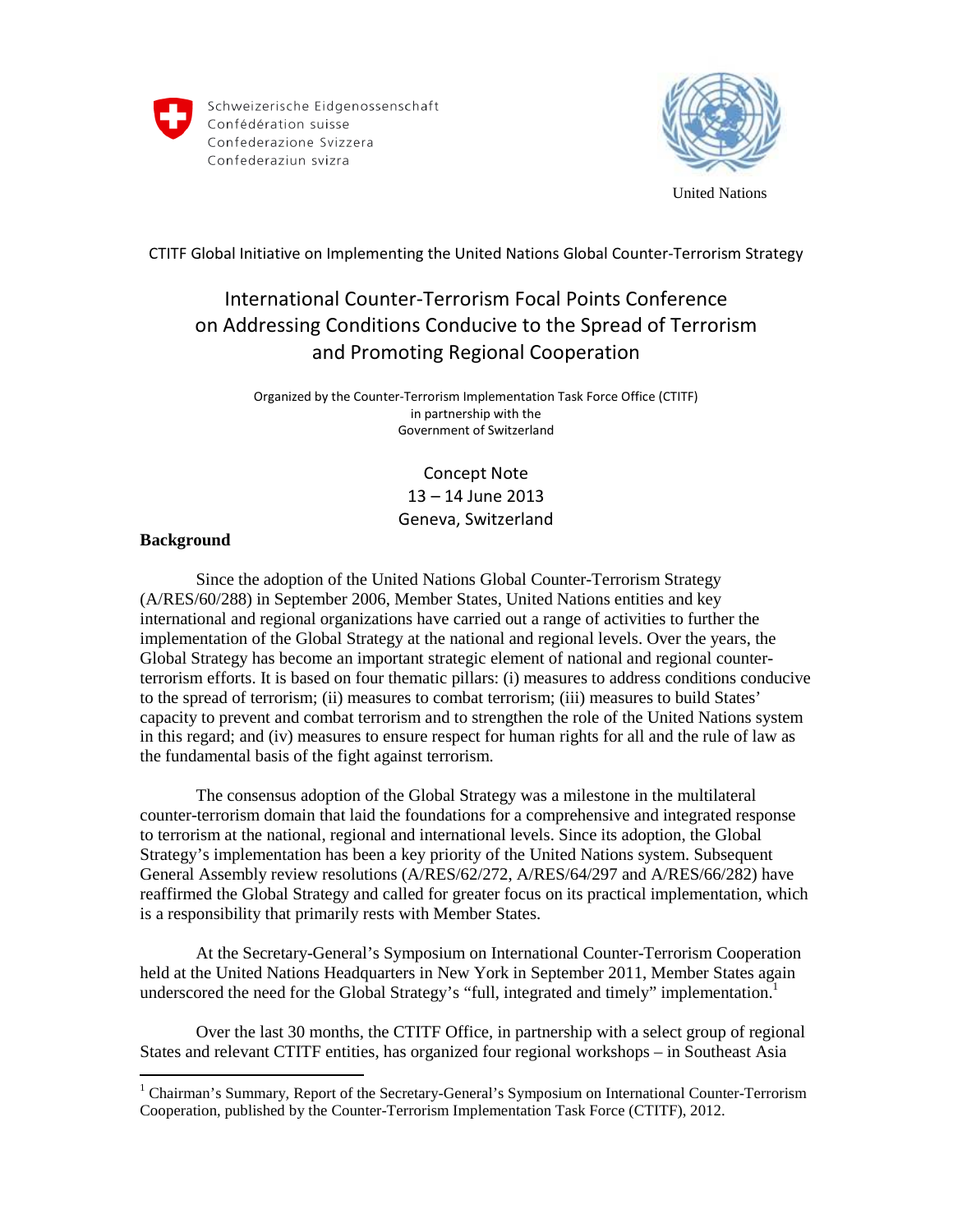(Bali, Indonesia; November 2010), Eastern Africa (Addis Ababa, Ethiopia; July 2011), Southern Africa (Windhoek, Namibia; October 2011) and South Asia (Dhaka, Bangladesh; May 2012) – that brought together States, regional organizations, civil society and locally-based United Nations offices and explored the policy dimensions and practical challenges in implementing the Global Strategy. Each regional workshop concluded with a set of Chair's Summary, which highlighted key regional priorities and offered some recommendations on the way forward.<sup>2</sup> The initiative under which these workshops were organized, titled "Promoting the Implementation and In-Depth Knowledge of the Global Strategy at the Regional Level" has been supported by the Governments of Austria, Germany, Norway, Turkey, Switzerland and the United States. The fifth regional workshop under the project is expected to take place in Nigeria, bringing together States from the West African and Sahel regions, in July 2013.

# **The Conference**

 The Conference will be convened at the United Nations Office in Geneva on 13 – 14 June 2013. The Conference shall be opened by H.E. Mr. Didier Burkhalter, Vice-President of the Federal Council and Foreign Minister of Switzerland, and Mr. Jeffrey Feltman, Under-Secretary-General of the United Nations Department of Political Affairs and Chairman of the CTITF. Key States that have co-organized regional initiatives and workshops with CTITF on the implementation of the Global Strategy, including the Governments of Bangladesh, Ethiopia, Indonesia, Namibia and Nigeria, will also be invited at the ministerial level to offer their policy perspectives.

 At the aforementioned regional workshops already held, most participants underscored the needs, challenges and opportunities in the implementation of Pillar I of the Global Strategy, which cites "conflicts, dehumanization of victims of terrorism in all its forms and manifestations, lack of the rule of law and violations of human rights, ethnic, national and religious discrimination, political exclusion, socio-economic marginalization and lack of good governance" as key elements that are conditions conducive to the spread of terrorism. This Conference will seek to focus attention on these important topics included under Pillar I of the Global Strategy and help identify practical ways, including through civil society input, to implement them.

 The Conference will comprise of an opening and closing session, and the following five substantive sessions:

## **Session I: Opening Session**

 The Conference shall be opened by H.E. Mr. Didier Burkhalter, Vice-President of the Federal Council and Foreign Minister of Switzerland, and Mr. Jeffrey Feltman, Under-Secretary-General of the United Nations Department of Political Affairs and Chairman of the CTITF. The High Commissioner for Human Rights, Ms. Navanethem Pillay, will also be invited to speak during the session. The session will highlight the strategic context in which Pillar I topics need to be prioritized for programming and implementation. In addition to the keynote statement from the Foreign Minister, eminent representatives of the select group of States who have participated in organizing regional workshops on promoting in-depth knowledge of the Global Strategy will also make statements.

<sup>&</sup>lt;sup>2</sup> The reports from the regional events are available on the CTITF website at http://www.un.org/en/terrorism/ctitf/proj\_raisingawareness.shtml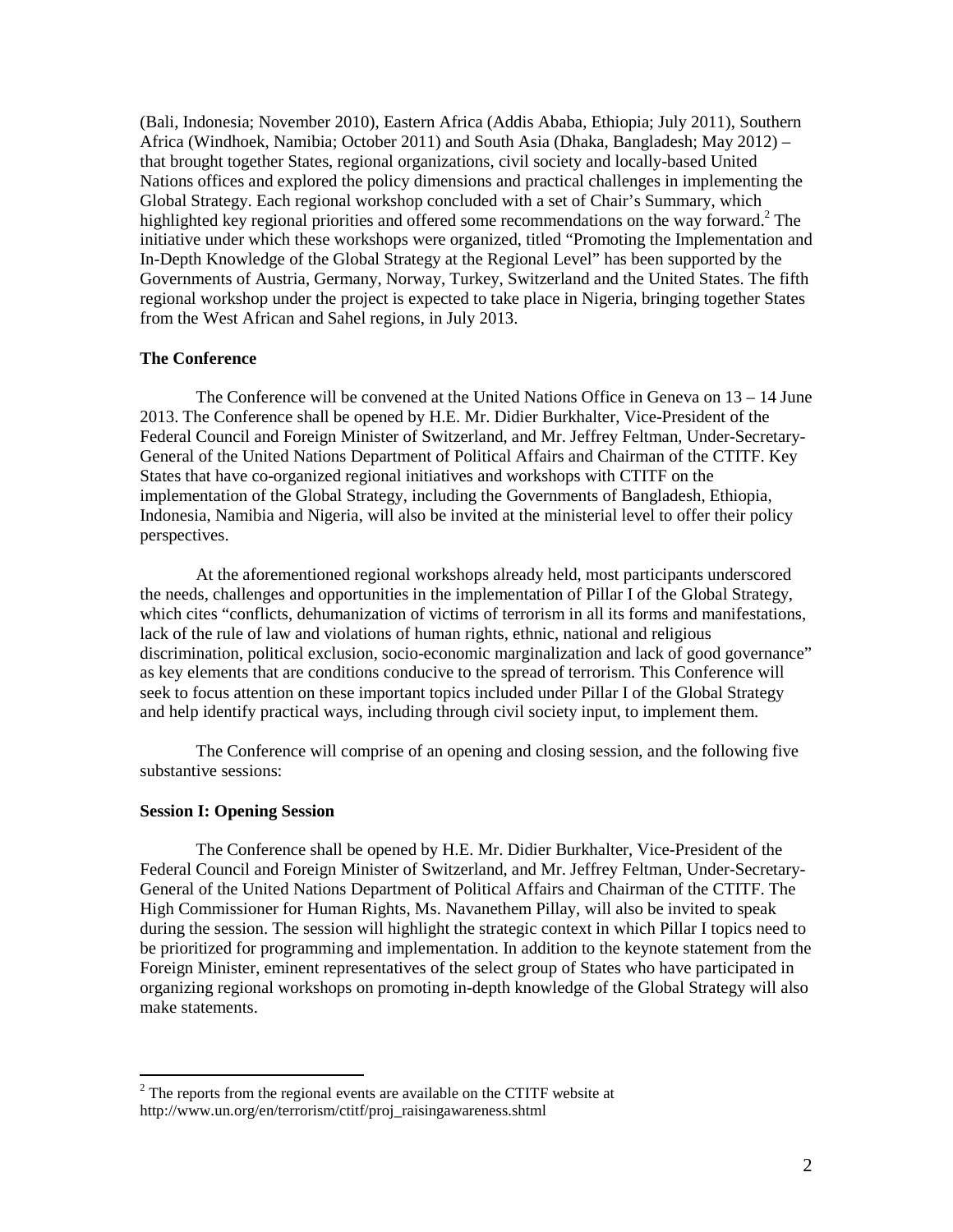# **Session II: The importance of regional cooperation in the implementation of the United Nations Global Counter-Terrorism Strategy**

Today, terrorist groups operating in any particular region are more adept at benefiting from the narratives, practices or support of each other. For States in a region affected by terrorism, fragmented policy-making leads to incoherent regional counter-terrorism activities, weakens coordination at the operational level and wastes valuable resources. In many instances, a rapidly evolving terrorist threat requires more responsive regional counter-terrorism mechanisms that are based on regionally-identified priorities and attuned to regionally-observed terrorist typologies.

The effective implementation of the Global Counter-Terrorism Strategy through meaningful coordination and holistic responses could therefore be addressed through improved regional cooperation and better integrated and coordinated regional mechanisms, supported by adequate resources and taking into account local conditions and ground realities. In the Global Counter-Terrorism Strategy, Member States "encouraged…international, regional and subregional organizations to support the implementation of the Strategy, including through mobilizing resources and expertise;" they also "recognized" the need to "take advantage of the framework provided by relevant international, regional and subregional organizations to share best practices in counter-terrorism capacity-building and to facilitate their contributions to the international community's efforts in this area."

The nature, levels and mechanics of regional counter-terrorism cooperation vary across regions and are often closely related to the political will of regional States and the strength and mandates of respective regional organizations. Fostering regional cooperation is, however, a key aspect in achieving effectiveness in counter-terrorism activities and the full implementation of the Global Counter-Terrorism Strategy. This session could explore the following questions:

- In what ways can national governments and regional organizations contribute to strengthening regional cooperation in key regions of the world?
- How can the United Nations system help strengthen regional counter-terrorism mechanisms in those regions?
- In cases where regional organizations and counter-terrorism mechanisms have registered some successes, how have they connected international counterterrorism efforts, and the Global Strategy, to regional activities?

#### **Session III: Linkages between development and security**

Among the many conditions that are conducive to the spread of terrorism, the lack of economic opportunities and the absence of balanced and sustainable development are particularly important. Groups and individuals within vulnerable and poverty-stricken serve as potentially ripe recruits for radicalization. Extremists often take advantage of the situation resulting from poverty and marginalization to foster the conditions that enable them to carry out their violent actions.

The international community must therefore redouble its efforts to bring the fruits of balanced and sustainable development to areas where such development is lacking. Member States have recognized this powerful linkage between development and security by reaffirming, in Pillar 1 of the Global Counter-Terrorism Strategy, their commitment to, among others, "eradicate poverty and promote sustained economic growth, sustainable development and global prosperity for all."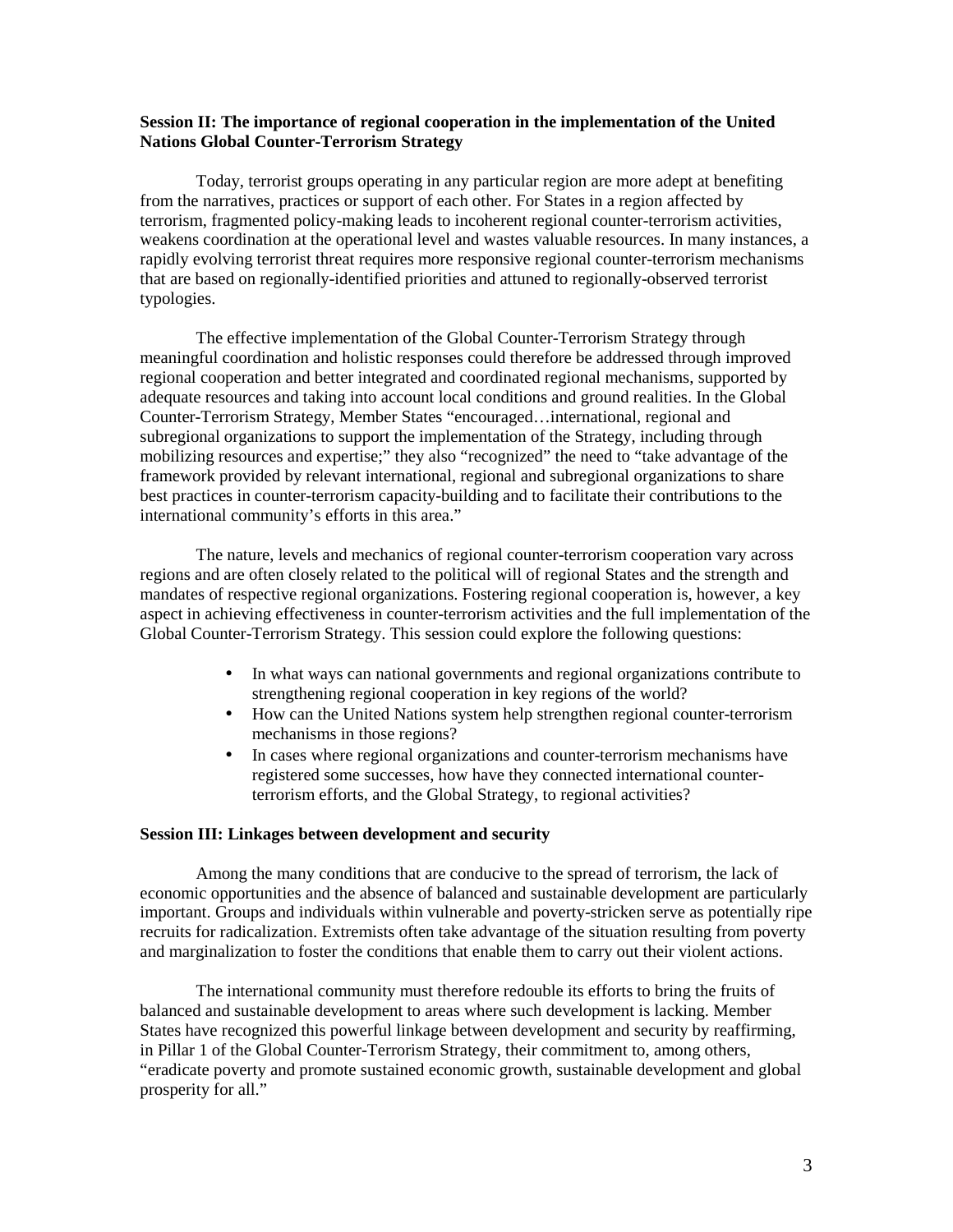But as important as they are, economic development and poverty-alleviation measures alone are not sufficient if individuals and groups feel marginalized from a nation's social, economic and political processes. This necessarily calls for equal emphasis on the human aspects of development as well – from social and political inclusion to enhancing overall human development as measured through various social, economic and political indicators of the Human Development Index. The global commitment on achieving the Millennium Development Goals has been an important aspect of this effort. Finally, all efforts need to be underpinned by the values of human rights and the rule of law in order for peaceful and stable societies to be built. In this context, the positive role of civil society should not be overlooked. By virtue of being rooted to the ground, civil society groups serve as an invaluable resource for ideas, and they also provide a strong link to the local communities.

The challenge before the UN System, as well as the international community, then, is to further explore workable ways of translating Pillar I's developmental vision into practical actions. This session provides an opportunity to do so. Participants are encouraged to discuss the following questions:

- How can development goals of Pillar I be better programmed into Member States' counter-terrorism strategies in practicable ways that further overall security?
- How can coordination and cooperation between development and counterterrorism capacity building efforts (including within the United Nations) be strengthened without compromising or politicizing development work and without diluting counterterrorism efforts?
- How can the international community better assist Member States take advantage of the full range of specialized assistance that the United Nations system can offer in this area?
- What are some of the practical ways to engage civil society groups more integrally into the development agenda, as outlined in Pillar I?

## **Session IV: The role of civil society in assisting the implementation of Pillar I**

The role of civil society remains a vital area in supporting efforts to implement the United Nations Global Counter Terrorism Strategy, for the Strategy specifically encourages "nongovernmental organizations and civil society to engage, as appropriate, on how to enhance efforts to implement the Strategy." For the Strategy to be implemented effectively on the ground, civil society organizations have the potential to provide both strategic support and access at the grassroots level. The Third Review Resolution also encouraged civil society to engage in efforts, as appropriate, in implementing the Global Strategy. Civil society activities could contribute to ensuring a balanced and coherent approach to the effective implementation of the Strategy, without necessarily adding a counter-terrorism label to their work.

Civil society organizations often play a key role in undertaking measures to address the conditions conducive to the spread of terrorism through their work in education, peacebuilding and conflict prevention, amongst others. The key question to be addressed is how to enhance the role of civil society in implementing the Strategy. One of the main obstacles to effective civil society engagement on counter-terrorism activities is the lack of awareness of the Global Strategy amongst civil society organizations and the value they can bring to national efforts against terrorism. Many non-government organizations remain wary of the counter-terrorism label and the risk that counter-terrorism policies can sometimes pose to human rights and the rule of law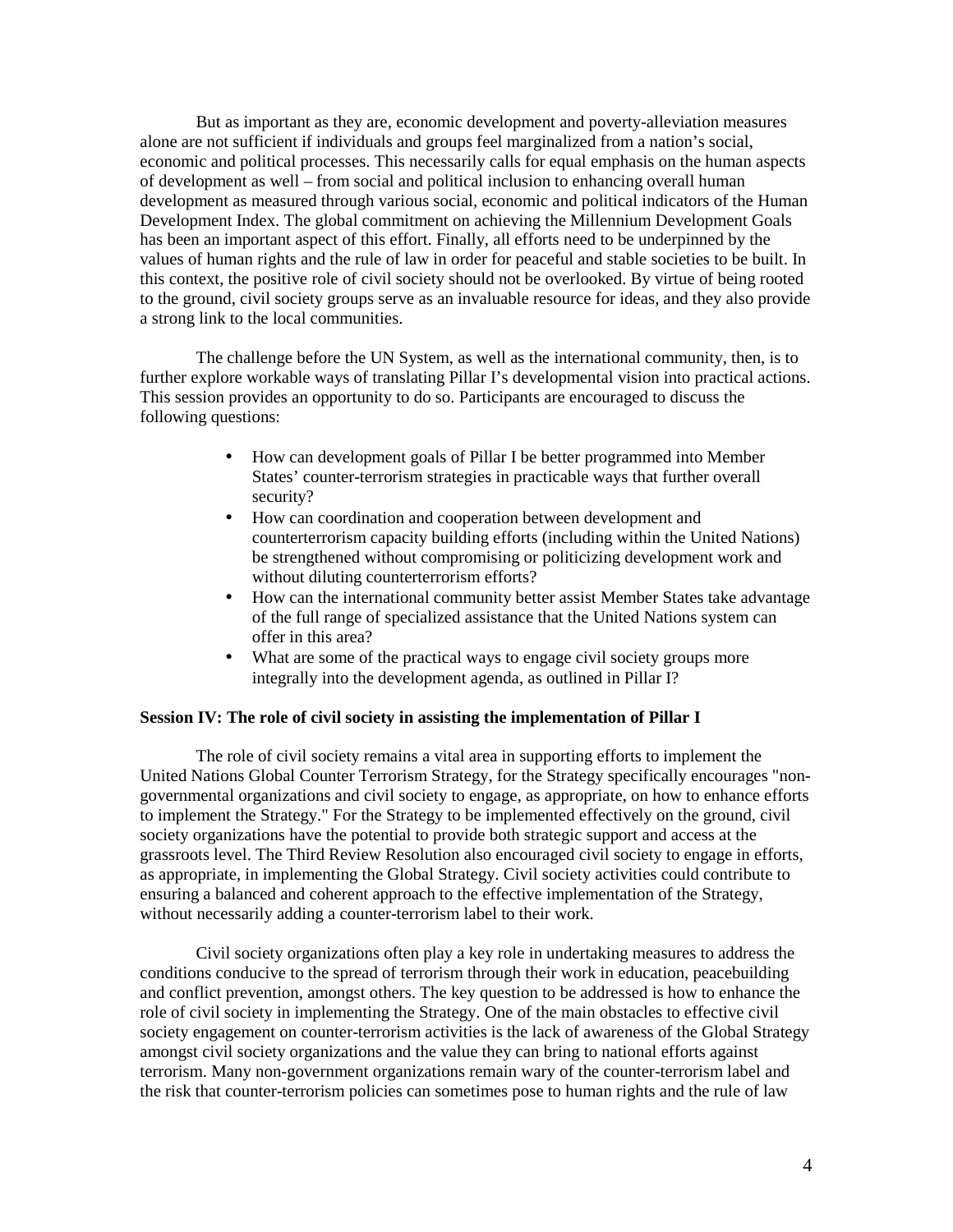issues in some States. In turn, some Member States are also suspicious of civil society involvement. These inherent tensions need to be resolved to move the Strategy forward, particularly on key issues such as victims, discrimination, good governance and socio-economic marginalisation.

During this session, participants will be invited to examine the following, among others:

- How can national and regional counter-terrorism strategies involve or create space for civil society involvement?
- How can Member States and the United Nations more effectively utilise the scope and value that civil society organisations can bring to counter terrorism measures?
- What kind of awareness-raising efforts must be undertaken to ensure full and effective civil society participation in implementing the Global Strategy?
- What kind of action can be undertaken to lessen some of the tensions between civil society and Member States?

# **Session V: The role of victims of terrorism in countering the terrorist narrative**

 The United Nations' work on victims of terrorism is articulated under Pillar I of the Global Strategy where the "dehumanization of victims of terrorism in all its forms and manifestations" is identified as one of the key issue that generates the conditions conducive to the spread of terrorism. The Pillar further identifies a number of measures aimed at addressing these conditions, namely "to promote international solidarity in support of victims and foster the involvement of civil society in a global campaign against terrorism and for its condemnation." Therefore, the Strategy strives to ensure that victims are not forgotten, sidelined or marginalized within the counter terrorism debate. Pillar IV of the Strategy, which underscores the respect for human rights and the rule of law, also stresses upon "the need to promote and protect the rights of victims of terrorism" through a number of measures.

The General Assembly's resolution on the Third Review of the Global Strategy in June 2012 (A/Res/66/282) for the first time specifically emphasises the role of victims and the central role they can play in countering terrorism and urges the United Nations bodies and entities, amongst others, "to step up their efforts to provide, upon request, technical assistance for building the capacity of Member States in the development and implementation of programmes of assistance and support for victims of terrorism."

The challenge of confronting the spread of hate, intolerance and terrorism has been taken up by civil society, especially those representing victims of terrorism, who can reach a far broader audience on developing a counter-narrative against terrorism. Mainstreaming victims' voices into the context of the counter-narrative can be an effective way to offset the hate and violence propagated by violent extremists. During this session, participants could assess the following topics:

- How can States strengthen victims' groups, promote their work and integrate victims groups' activities in national counter-terrorism efforts?
- How can victim's voices be better amplified within the counter narrative context?
- How can national Governments further contribute to protecting and assisting victims, especially in the criminal justice system and through rehabilitation programmes, in order to stress the point that those affected by terrorist violence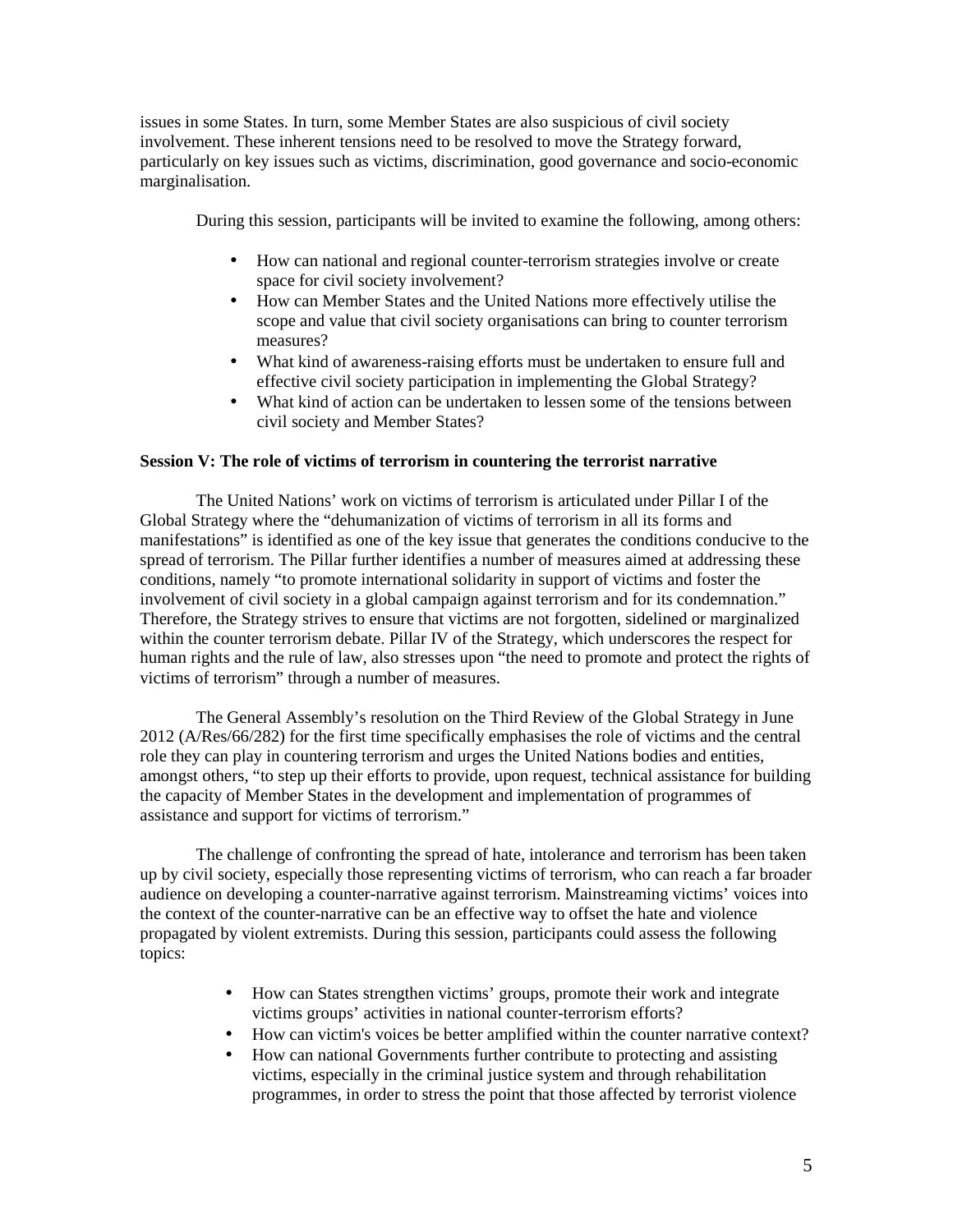will be met with compassion and support?

#### **Session VI: Dialogue, understanding and countering the appeal of terrorism**

 Member States have increasingly focused attention on some of the drivers of hate, intolerance and bigotry that create conditions conducive to the spread of terrorism. International organizations have also conducted activities that help identify how individuals are exploited by terrorist groups and radicalized to commit violence against innocent civilians. Empirical evidence that shows the effectiveness of counter-radicalization measures is hard to come by in many cases, but States are increasingly seeing the value of intervening at early stages in order to prevent extremism.

 In Pillar I of the Global Strategy, Member States committed themselves to address conditions that allow terrorism to spread. That commitment gained new strength after the President of the General Assembly's Symposium on Dialogue, Understanding and Countering the Appeal of Terrorism in New York in 2012. During discussions at the Third Review of the Global Strategy, Member States vowed to pursue a comprehensive and balanced approach to countering terrorism. Ideological factors, intolerance, unresolved conflicts, inequality, discrimination, social marginalization, political exclusion and absence of good governance often provide the enabling environment for terrorism to grow. In such situations, law-enforcement and judicial measures alone do not suffice to counter terrorism, but need to be supplemented with more long-term measures to foster dialogue and understanding.

The United Nations system has actively engaged on preventing violent extremism and radicalization that lead to terrorism. Workshops on preventing and prohibiting incitement to commit terrorist violence, counter-radicalization programming and on improving cross-cultural understanding have been convened by Member States and CTITF entities. Civil society organizations have also contributed to multilateral and national efforts on the prevention of terrorism, and have covered much ground in learning and sharing best practices in this field.

Addressing the provisions of Pillar I will need strengthened efforts to dispel the misunderstandings and misconceptions among peoples, cultures and religions by fostering a culture of dialogue and understanding towards building an alliance of civilizations. This includes building a more effective support network for victims of terrorism. It will also require developing and implementing effective de-radicalization programmes for those who have already been radicalized. This session provides a valuable opportunity to explore the following issues, among others:

- How can Member States in general, and the UN System in particular, assist in spreading conflict-resolution skills-training at the local level? If so, what are the opportunities there?
- How can the UN System promote dialogue and understanding between cultures and religions? What should be the methodology/structure of these interactions?
- How can we develop effective counter-radicalization programmes? Are there avenues for positive interventions to counter-radicalize already radicalized individuals?

#### **Closing Session:**

 The Closing Session is dedicated to outlining a possible course of action, on the basis of the discussion during the Conference, for the international community on strengthening